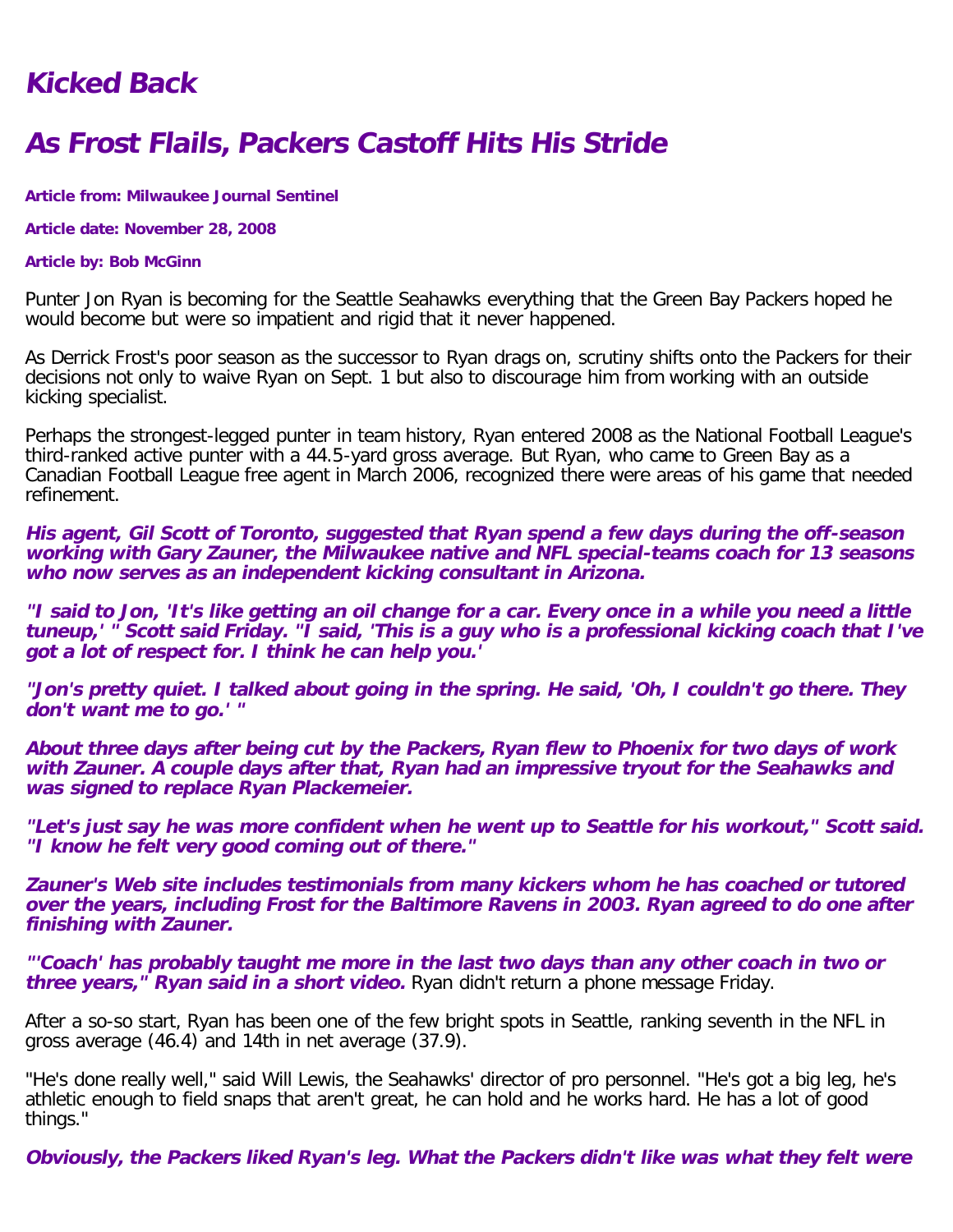**his slow get-off times and limited directional skill.**

**Those were some areas of Ryan's punting that he sought help from Zauner with. In Seattle, neither has been a problem.**

**"He consciously worked on it when he got here," Lewis said of get-off times. "It hasn't been an issue for us at all.**

"Actually, he's done remarkably well inside the 20, and I don't think directional has always been his strong suit. On a couple occasions, it was more our gunner who didn't down it than him not putting it there."

Mike Stock, the Packers' third-year special teams coach, said he could not recall if Ryan ever asked him about working with a specialist.

"But let me say this about that, and not about him (Zauner)," Stock said at midweek. "I don't believe in those things, and I'll tell you why. One voice is the most important thing when you're coaching a team or a player. You can't have two different voices, especially long distance."

Former Packers kicker Dave Rayner used to work a portion of the off-season with Eddie Murray. Because Murray kicked successfully in the NFL, Stock said that was worthwhile.

Don't the specific skills required to punt make use of outside specialists appropriate?

"No," Stock said. "If you want to get into the discussion of, does this guy know more about punting than the other guy? Do you want to read my bio? I'm not promoting myself, but I know what I know and I know what I've done and I know the people I've worked with.

"It's a matter of, this is the guy who is coaching that position. And this is his philosophy and this is the team's philosophy, and that's the philosophy we'll follow."

Scott made the point that some special-teams coaches clearly are more knowledgeable about schemes than kicking technique.

## **"Because Zauner was a special-teams coach in Minnesota and Arizona (and Baltimore)," Scott said, "some special-teams coaches who aren't kicking specialists are paranoid about it."**

Lewis, who scouted for the Packers from 1997-'99, said special-teams coaches who resist consultants would seem to have an ego problem.

"I've been around enough kickers to know that the special-teams coach may not be his greatest ally but the guy he worked with in the off-season on strength and technique might be the guy that helps him once he gets into the season," said Lewis.

"To me, a special-teams coach might not be a great kicking coach but he's smart enough to listen to some of the kicking experts. Most special-teams coaches are, like, 'Whatever can help my kickers.' "

In 2006, Ryan tied for eighth in gross average (44.5) but tied for just 26th in net average (35.7). His average hang time was 4.0 seconds.

Last year, his gross mark (44.4) ranked ninth and his net average of 37.6, the best by a Packer since Donny Anderson's 38.5 in 1969, ranked 12th. His average hang time was 4.22.

Stock was asked if he had done a good job developing Ryan.

"More than you know," he said. "Look at the first year to the second year. And he had never held before."

Now the Packers enter the time of the season when the ability to kick a stone-cold football makes leg strength even more paramount. Stock said he "wasn't going to argue that point at all," but also seemed to